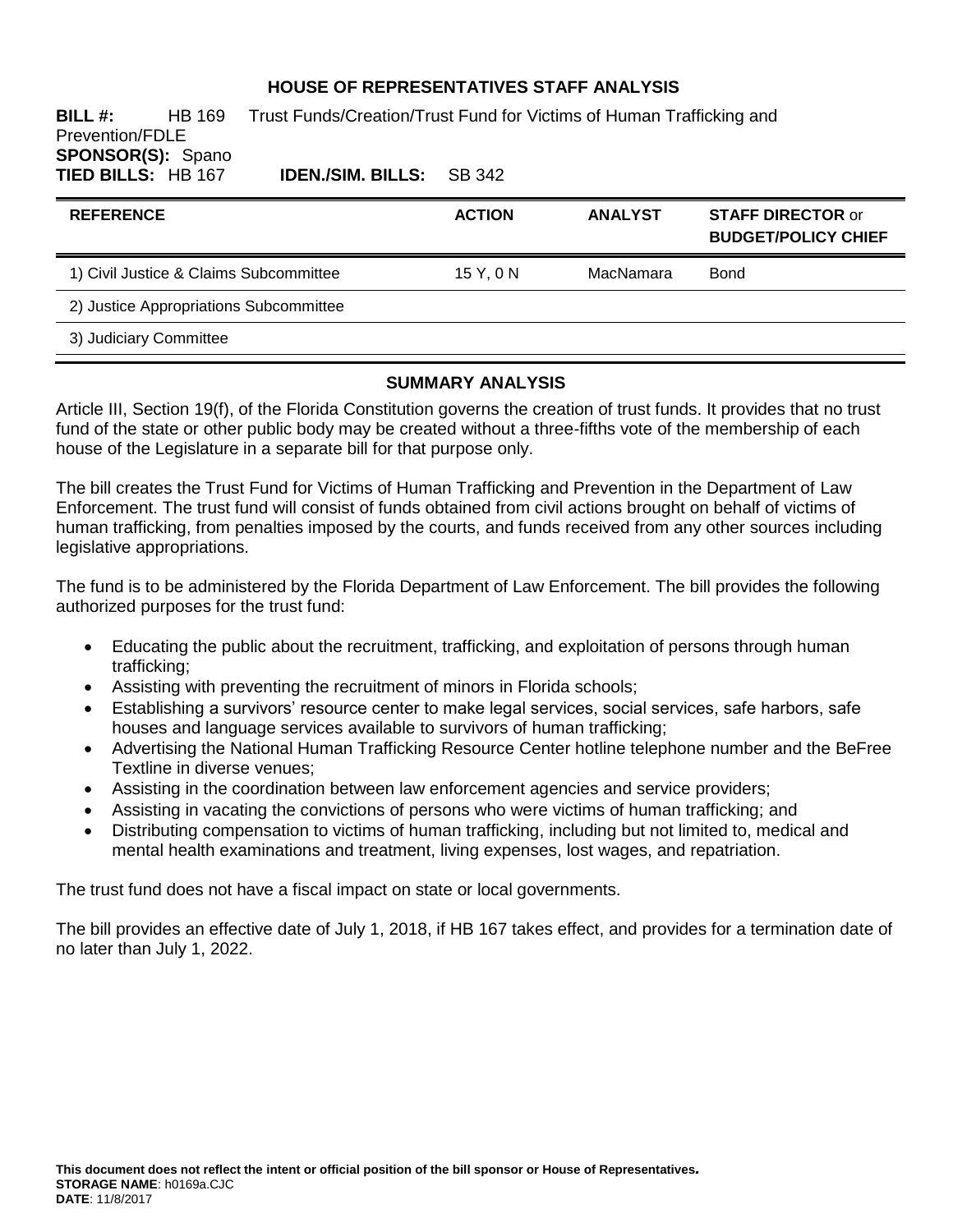## **FULL ANALYSIS**

## **I. SUBSTANTIVE ANALYSIS**

## A. EFFECT OF PROPOSED CHANGES:

## **Background**

## Trust Funds

The creation, recreation and termination of trust funds is governed by provisions in both the Florida Constitution and Florida Statutes. Article III, s. 19(f), Fla. Const. governs the creation of trust funds. It provides that no trust fund of the state or other public body may be created without a three-fifths vote of the membership of each house of the Legislature in a separate bill for that purpose only.

The Florida Constitution also specifies that state trust funds must terminate not more than 4 years after the effective date of the act authorizing the initial creation of the trust fund, unless the Legislature by law sets forth a shorter time period. Specified trust funds are exempted from this provision.

### Statewide Council on Human Trafficking

The state has created the Statewide Council on Human Trafficking (council) for the purpose of enhancing the development and coordination of state and local law enforcement and social services responses to fight commercial sexual exploitation as a form of human trafficking and to support victims.<sup>1</sup> The council is housed within the Department of Legal Affairs.

The membership of the council is established by statute, with each member serving a 4-year term. The duties of the council include:

- Developing recommendations for comprehensive programs and services for victims of human trafficking, including recommendations for certification criteria for safe houses and safe foster homes.
- Making recommendations for apprehending and prosecuting traffickers and enhancing coordination of responses.
- Hosting an annual statewide policy summit in conjunction with an institution of higher learning in this state.
- Working with the Department of Children and Families to create and maintain an inventory of human trafficking programs and services in each county, including, but not limited to, awareness programs and victim assistance services, and use that information to determine how to maximize existing resources and address unmet needs and emerging trends.
- Developing policy recommendations that advance the duties of the council and further efforts to combat human trafficking in Florida.

Additionally, the council is required to submit a report to the President of the Senate and the Speaker of the House of Representatives summarizing the accomplishments of the council during the preceding fiscal year and making recommendations regarding the development and coordination of state and local law enforcement and social services responses to fight human trafficking and support victims.

# **Effect of Bill**

The bill creates the Trust Fund for Victims of Human Trafficking and Prevention in the Department of Law Enforcement. The Florida Department of Law Enforcement will administer the fund. The trust fund will consist of funds: obtained under s. 787.061, F.S., from civil actions brought on behalf of victims of

 $\overline{a}$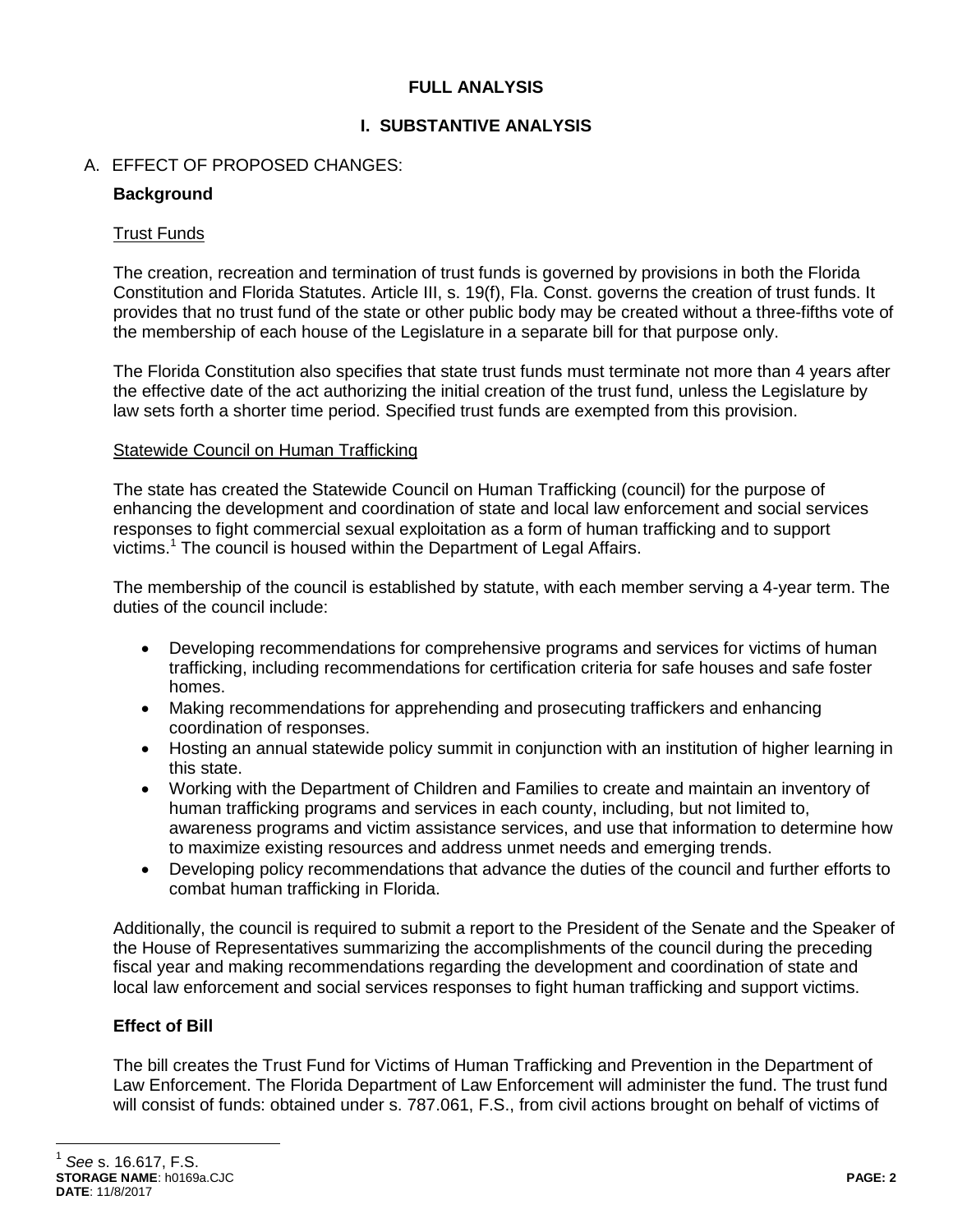human trafficking, from penalties imposed by the courts, and funds received from any other sources, including legislative appropriations.

The bill provides the following authorized purposes for the trust fund:

- Educating the public about the recruitment, trafficking, and exploitation of persons through human trafficking,
- Assisting with preventing the recruitment of minors for exploitation in Florida schools,
- Establishing a survivors' resource center to make legal services, social services, safe harbors, safe houses and language services available to survivors of human trafficking,
- Advertising the National Human Trafficking Resource Center hotline telephone number and the BeFree Textline in diverse venues,
- Assisting in the coordination between law enforcement agencies and service providers,
- Assisting in vacating the convictions of persons who were victims of human trafficking, and
- Distributing compensation to victims of human trafficking under s. 787.061, F.S., including but not limited to, medical and mental health examinations and treatment, living expenses, lost wages, and repatriation.

The bill provides an effective date of July 1, 2018, if HB 167 takes effect, and provides for a termination date of no later than July 1, 2022.

### B. SECTION DIRECTORY:

**Section 1**: Creates s. 787.0611, F.S., relating to Trust Fund for Victims of Human Trafficking and Prevention.

**Section 2**: Provides that the bill will take effect on the same day as HB 167 or similar legislation, if such legislation is adopted in the same legislative session, and only if the bill is enacted by three-fifths vote of the membership of each house of the Legislature.

# **II. FISCAL ANALYSIS & ECONOMIC IMPACT STATEMENT**

#### A. FISCAL IMPACT ON STATE GOVERNMENT:

1. Revenues:

Pursuant to s. 215.20, F.S, a service charge of 8 percent is appropriated from income deposited into the fund. This 8 percent represents the estimated pro rata share of the cost of general government paid from the General Revenue Fund. It is unknown at this time, however, how much income will be generated by the fund.

2. Expenditures:

None.

## B. FISCAL IMPACT ON LOCAL GOVERNMENTS:

1. Revenues:

None.

2. Expenditures:

None.

## C. DIRECT ECONOMIC IMPACT ON PRIVATE SECTOR:

None.